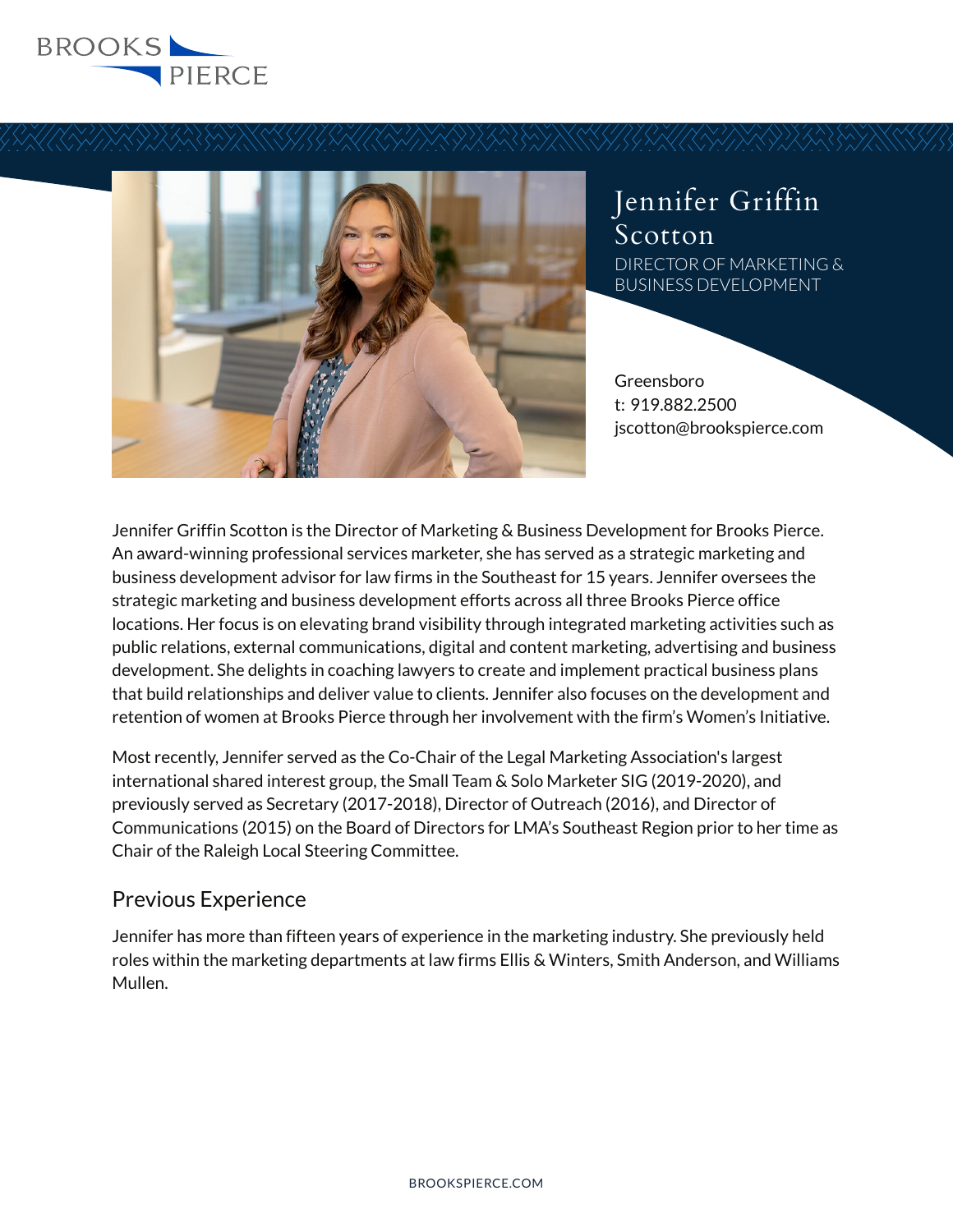

Jennifer Griffin Scotton

## **CREDENTIALS**

### **Honors & Recognitions**

Recognized as one the *Triad Business Journal's* "40 Leaders Under 40" (2021)

Recognized as one of 2018's Unsung Legal Heroes by *North Carolina Lawyers Weekly*

Recognized in the "Marketing Management and Leadership: Internal Marketing" category of the 2020 Your Honor Awards presented by the Southeast Region of the Legal Marketing Association.

### **Education**

**North Carolina State University,** B.A., Communication - Public and Interpersonal

## **PROFESSIONAL & CIVIC**

Co-Chair, Legal Marketing Association, Small Team & Solo Marketer SIG, 2019-2020

Member, Legal Sales and Service Organization, 2020-present

Member, Run for the Greenway Committee, Greensboro Parks and Recreation, 2018-2019

Secretary, Legal Marketing Association, Southeast Region, 2017-2019

Director of Outreach, Legal Marketing Association, Southeast Chapter, 2016-2017

Director of Communication, Legal Marketing Association, Southeast Chapter, 2015-2016

Vice President – Social Media, American Marketing Association, Triangle Chapter, 2011-2012

Chair, Legal Marketing Association, Raleigh City Group, 2011-2012

## **NEWSROOM**

#### **News**

Jennifer Griffin Scotton Provides Insight on Law Firm Business Development on Podcast 05.18.2022